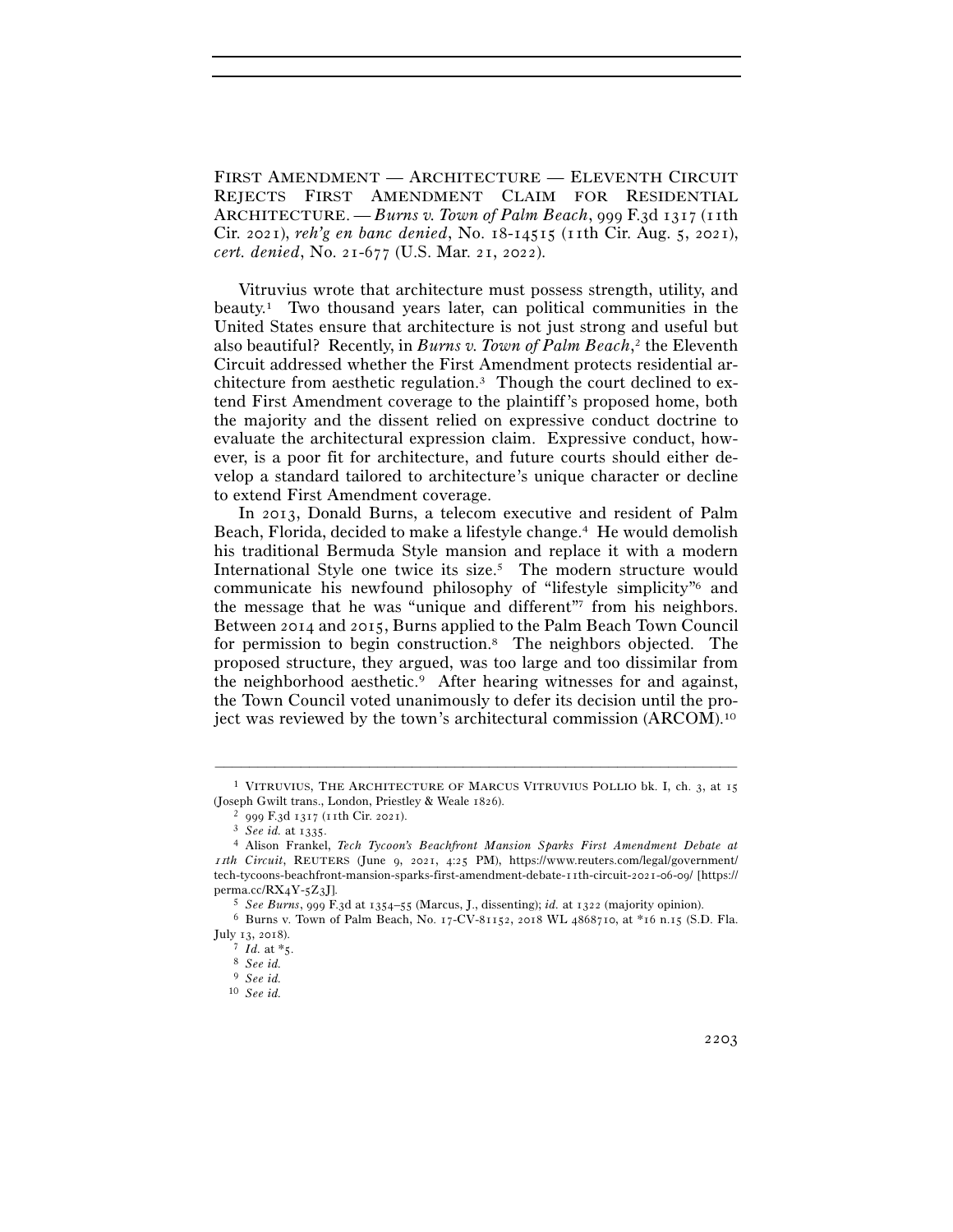ARCOM was created to preserve and foster the beauty of Palm Beach.<sup>11</sup> The Palm Beach municipal code — recognizing that beautiful communities result from the "deliberate search for beauty"12 and that the "essential foundation" of such beauty is "harmony"<sup>13</sup> — tasks the seven-member14 ARCOM with evaluating proposed construction projects according to ten criteria, including excessive similarity and dissimilarity.15 Over three meetings, ARCOM twice deferred issuing a decision so that Burns could modify his proposal in light of the concerns raised.16 He reduced the mansion's size, increased the landscaping to better shield the mansion from public view, and reduced the amount of glass.<sup>17</sup> It was not enough. In September 2016, ARCOM voted  $5-2$  to deny Burns's application, citing the proposed structure's lack of harmony with and dissimilarity from neighboring structures.<sup>18</sup>

Burns sued the Town in the U.S. District Court for the Southern District of Florida,<sup>19</sup> alleging that two ARCOM-related ordinances one outlining ARCOM's purpose and the other ARCOM's evaluative criteria ("the Ordinances")20 — infringed upon protected First Amendment architectural expression, both facially and as applied.<sup>21</sup> The Town, in response, filed motions for dismissal and summary judgment.22

The district court granted summary judgment for the Town,<sup>23</sup> relying on a Report and Recommendation from a magistrate judge.24 The magistrate judge, noting the absence of case law on the First Amendment status of architecture, had begun by considering the appropriate test for architectural expression claims.25 Both parties suggested the magistrate judge evaluate the claim using some version of the *Spence v. Washington*26 test, which was developed to determine when conduct

<sup>–––––––––––––––––––––––––––––––––––––––––––––––––––––––––––––</sup> <sup>11</sup> ARCOM's history traces back to 1928, when the Town Council established its precursor, the Art Jury. See Palm Beach Mayor Names Art Jury, PALM BEACH POST, May 16, 1928, at 3.<br>
<sup>12</sup> PALM BEACH, FLA., CODE § 18-146(b) (1988).<br>
<sup>13</sup> Id. § 18-146(e).<br>
<sup>14</sup> The seven members are appointed by the Town Council. Id. §

<sup>13</sup>, <sup>2018</sup>). 17 *See id.*

<sup>18</sup> *See id.* at \*<sup>6</sup>. 19 *See* Complaint at 1, Burns v. Town of Palm Beach, 343 F. Supp. 3d 1258 (S.D. Fla. 2018) (No. <sup>17</sup>-cv-<sup>81152</sup>). 20 *See id.* at 7. The challenged ordinances were § <sup>18</sup>-146 and § <sup>18</sup>-205, respectively. *Id.*<sup>21</sup> *See id.* at 7–8. Burns also challenged the Ordinances under the Fourteenth Amendment,

raising vagueness, equal protection, overbreadth, and substantive due process challenges, both facially and as applied. See Burns, 2018 WL 4868710, at \*17-22.<br>
<sup>22</sup> See Burns, 999 F.3d at 1328.<br>
<sup>23</sup> See Burns, 343 F. Supp. 3d at 1273.<br>
<sup>24</sup> See id. at 1260.<br>
<sup>25</sup> See Burns, 2018 WL 4868710, at \*10.<br>
<sup>26</sup> 418 U.S. 40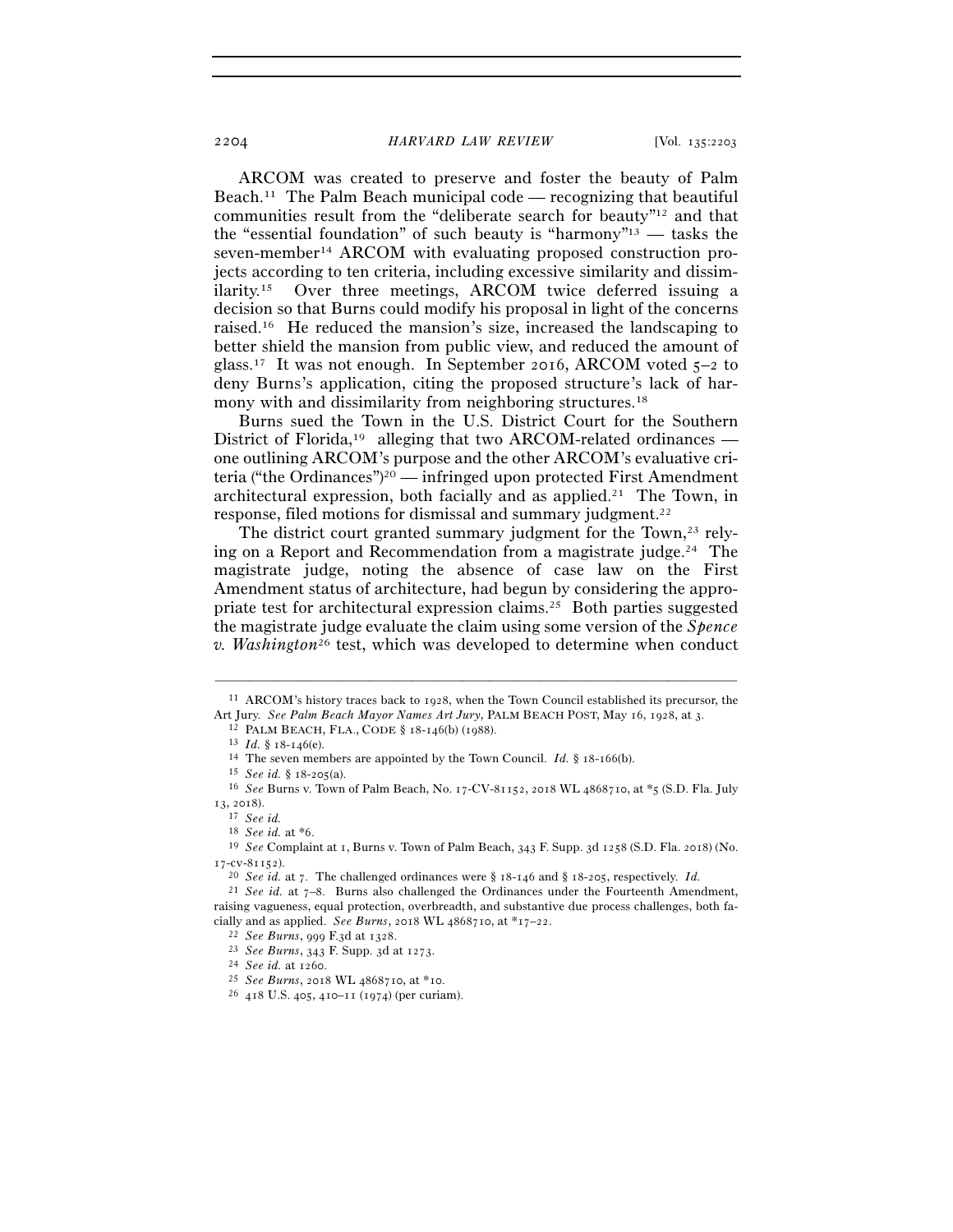<sup>2022</sup>] *RECENT CASES* 2205

is sufficiently expressive to trigger First Amendment coverage.27 Under *Spence*, conduct receives First Amendment coverage if (1) the actor intended to communicate a message and (2) that message was likely to be understood by reasonable viewers.28

But architecture, the magistrate judge concluded, is an object, not conduct.29 And so, the magistrate judge looked to the Second Circuit's expressive merchandise cases. Those cases, most notably *Mastrovincenzo v. City of New York*, 30 use a predominant purpose test to determine whether an object is "predominantly expressive" and thus entitled to First Amendment coverage.31 Blending *Spence* with *Mastrovincenzo*, the magistrate judge fashioned a modified architectural *Spence* test, requiring (1) that an owner intend to communicate a message, (2) that the structure's predominant purpose be communicative, and (3) a great likelihood that a reasonable viewer would understand the structure as predominantly communicative.32

Burns's proposed mansion failed this test. Burns had intent, as all parties conceded, but the structure's predominant purpose was functional (i.e., residential), not artistic, and the reasonable viewer would not understand the proposed mansion as predominantly communicative.<sup>33</sup> Accordingly, the magistrate judge recommended summary judgment for the Town.34 Finding the magistrate judge's analysis "well-reasoned and correct," the district court adopted the Report and Recommendation and granted summary judgment for the Town.35

The Eleventh Circuit affirmed.<sup>36</sup> Writing for the majority, Judge Luck<sup>37</sup> held that Burns's proposed mansion was not sufficiently expressive to trigger First Amendment coverage under *Spence*. 38 Unlike the

<sup>&</sup>lt;sup>27</sup> See Burns, 2018 WL 4868710, at \*10–11.<br>
<sup>28</sup> Spence, 418 U.S. at 410–11.<br>
<sup>29</sup> See Burns, 2018 WL 4868710, at \*14.<br>
<sup>30</sup> 435 F.3d 78 (2d Cir. 2006).<br>
<sup>31</sup> See Burns, 2018 WL 4868710, at \*12 (quoting *Mastrovincenzo*, First, ARCOM's evaluative criteria were sufficiently clear to survive Burns's vagueness challenge. *See id.* at \*18. Second, Burns had failed to satisfy the similarly-situated-persons threshold for equal protection claims. *See id.* at \*22. Third, overbreadth was unavailable because the First Amendment was not implicated. *See id.* at \*18. Fourth, Burns's substantive due process claims failed, as ARCOM's decision was an executive act (as applied) and the Ordinances satisfied rational basis review (facial). *See id.* at \*20. The magistrate judge also rejected Burns's argument that additional discovery was required, finding that Burns had waived any such objection. See id. at  $*$  n. n. 35 Burns v. Town of Palm Beach, 343 F. Supp. 3d 1258, 1273 (S.D. Fla. 2018).<br><sup>35</sup> See Burns, 999 F.3d at 1322. Regarding Burns

for additional discovery, the Eleventh Circuit affirmed on substantially similar grounds as those provided by the magistrate judge and district court. *See id.* at 1335, 1351–<sup>52</sup>. 37 Judge Luck was joined by Judge Ed Carnes. 38 *See Burns*, 999 F.3d at 1335.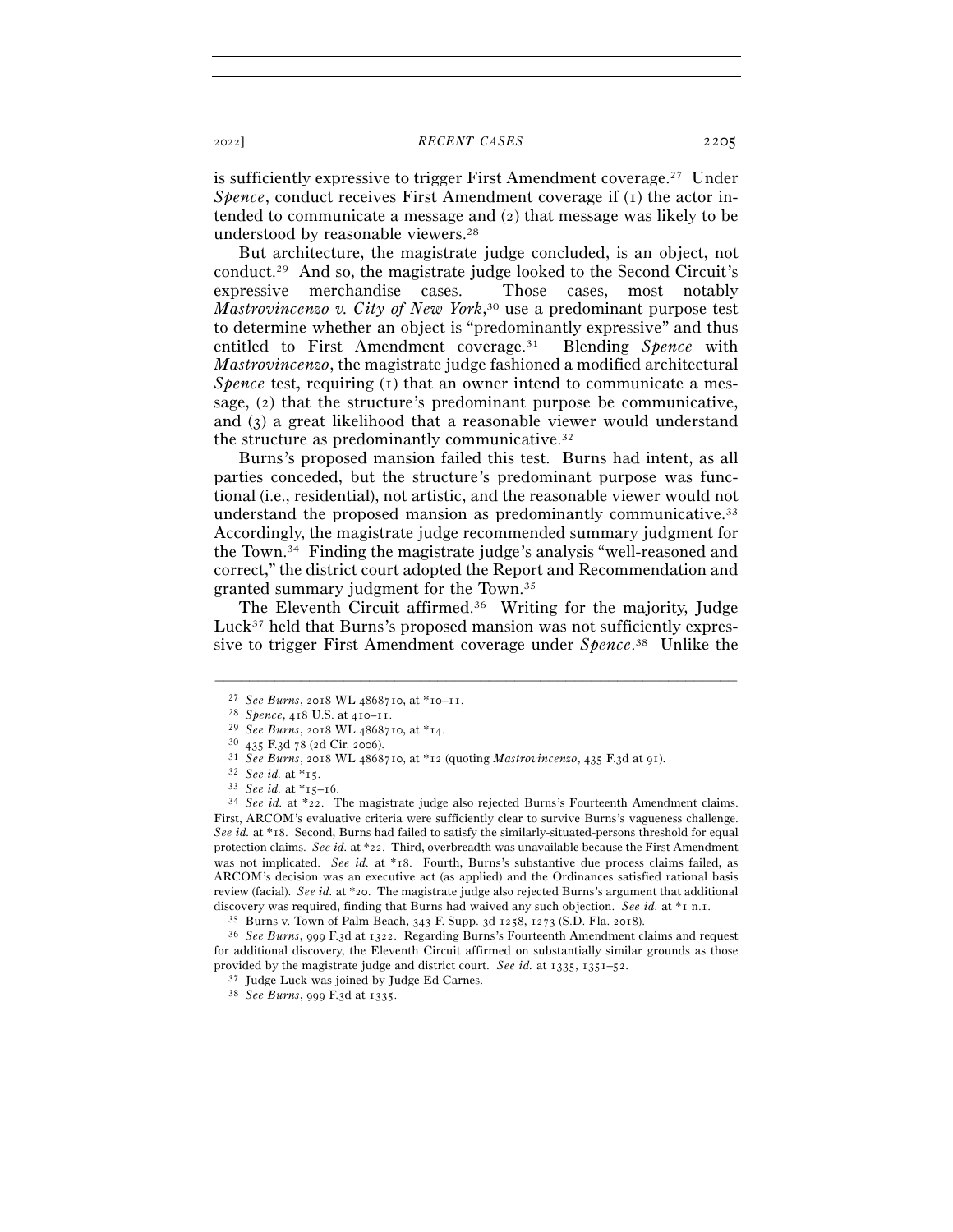2206 *HARVARD LAW REVIEW* [Vol. 135:<sup>2203</sup>

magistrate judge and the district court, however, Judge Luck declined to apply the modified architectural *Spence* test. For Judge Luck, Burns's proposed mansion could not even satisfy the ostensibly easierto-meet pure *Spence* test, so it was unnecessary to consider the lower court's modified version.39

As before, *Spence* prong one was satisfied: all agreed that Burns had intent to communicate a message.40 But Judge Luck found that Burns's proposed mansion failed *Spence* prong two for at least two reasons. First, the reasonable viewer would not understand Burns's proposed mansion as communicating some message because the reasonable viewer could not see Burns's proposed mansion, obscured as it would be by trees and landscaping.41 Second, there was no evidence that the reasonable viewer — even if one existed — would understand Burns's proposed mansion as anything other than a "really big house."42 As a result, Burns's proposed mansion failed to trigger First Amendment coverage. Responding to the dissent, Judge Luck noted the narrowness of this holding. The court determined only that Burns's residential architecture was not expressive conduct, not that residential architecture could never be expressive conduct.43

In dissent, Judge Marcus criticized the majority for failing to extend First Amendment protection to Burns's proposed mansion.44 As a preliminary matter, Judge Marcus would have held that architecture is art.45 Nevertheless, Judge Marcus agreed with the majority that *Spence* was the appropriate standard for assessing whether a structure is expressive enough to qualify as architectural art.46 Unlike the majority, however, Judge Marcus concluded that Burns's mansion did satisfy *Spence* prong two. First, Judge Marcus argued that the "reasonable viewer exists here."47 Burns's proposed mansion, contrary to the majority, would have been visible to the public, and even if it was not, the reasonable viewer could be an invited guest.48 Second, Judge Marcus

<sup>39</sup> *See id.*

<sup>40</sup> *Id.* at <sup>1337</sup>. 41 *See id.* at <sup>1343</sup>. 42 *See id.* at <sup>1344</sup>. 43 *See id.* at 1335–36. The Eleventh Circuit declined to rehear the case en banc, Order at 1, Burns v. Town of Palm Beach, No. 18-14515 (11th Cir. Aug. 5, 2021), and the Supreme Court denied Burns's petition for certiorari, Order at 3, Burns v. Town of Palm Beach, No. 21-677 (U.S. Mar. 21, 2022).

<sup>44</sup> *See Burns*, 999 F.3d. at <sup>1382</sup> (Marcus, J., dissenting). 45 *See id.* at 1362–<sup>63</sup>. 46 *See id.* at 1363. While acknowledging the seeming "odd[ness]" of applying expressive conduct doctrine to art, Judge Marcus noted that *Spence* ultimately identifies the "indicia of expression" required for First Amendment coverage. *Id.* at 1363–<sup>64</sup>. 47 *Id.* at <sup>1372</sup>. 48 *See id.* at 1371–72.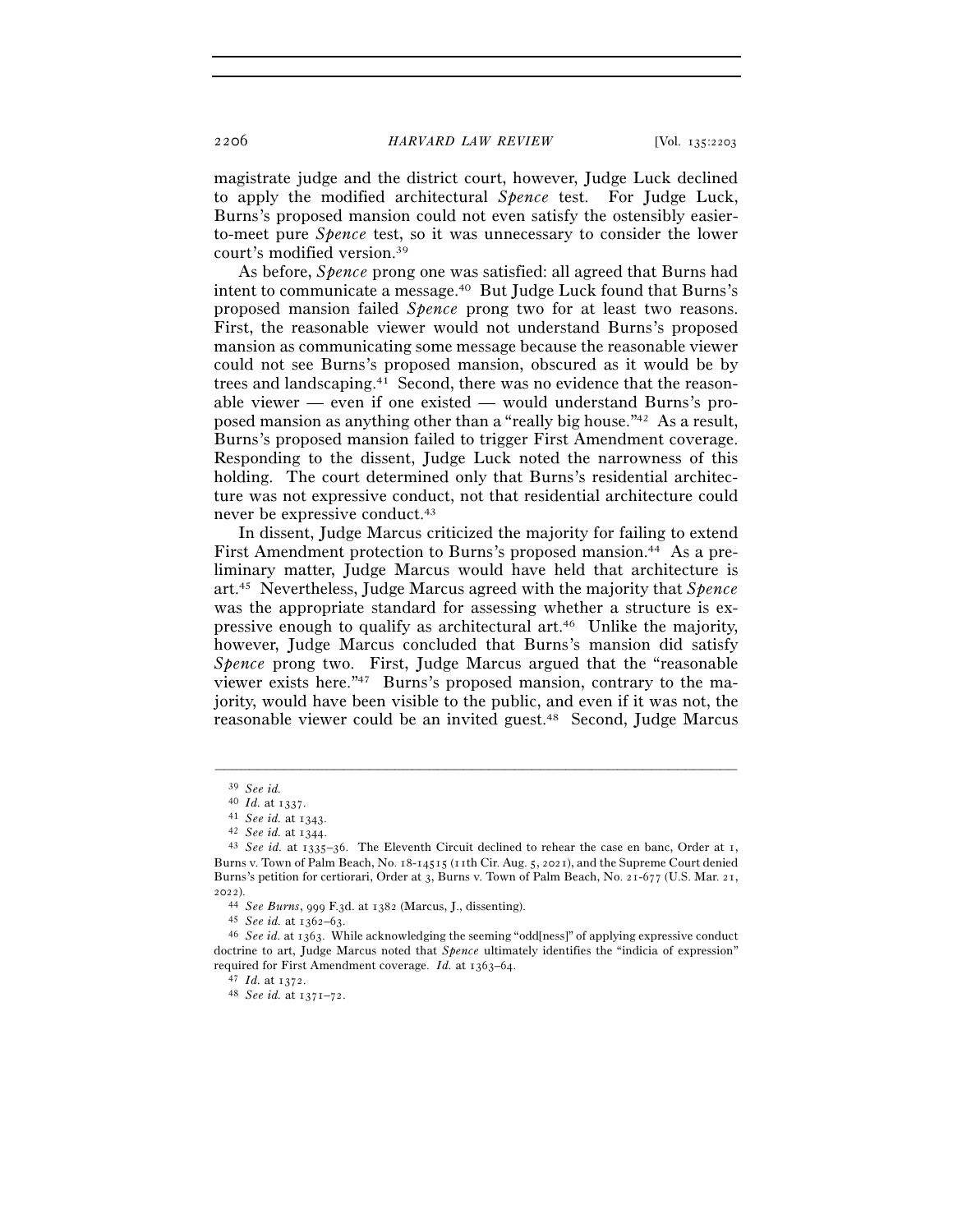## <sup>2022</sup>] *RECENT CASES* 2207

found that the reasonable viewer would likely understand Burns's mansion as communicating some message, particularly when considered in context.49 As a result, First Amendment coverage was triggered.50

Having concluded that Burns's mansion was expressive conduct under *Spence*, the dissent's next task was to determine the level of scrutiny with which to evaluate the ARCOM Ordinances. Judge Marcus decided the Ordinances were content based — assessments of architectural harmony necessarily turn on the content, that is, architectural style, of proposed structures — and that strict scrutiny was therefore appropriate.51 ARCOM failed strict scrutiny. The Town's only asserted interest, Judge Marcus argued, was in "aesthetic uniformity,"<sup>52</sup> and aesthetics alone could not justify content-based restrictions on Burns's First Amendment freedom of expression.53

Though Burns's First Amendment claim failed, the majority and the dissent both relied on expressive conduct doctrine to evaluate the architectural claim. Expressive conduct, however, is a poor fit for architecture, and insofar as architecture is art, it should be understood as a sui generis category of art, one that demands either a First Amendment standard tailored to its unique character or no coverage at all.

The First Amendment encompasses areas of expression beyond written or spoken words.54 One such area, as noted in *Burns*, is expressive conduct. In general, conduct, whether walking down the street or driving to work, is not covered under the First Amendment.55 Some conduct, however, is deemed so expressive as to merit First Amendment coverage. The *Spence* test, applied by both the majority and the dissent, has emerged as the tool for determining when conduct is sufficiently expressive to merit coverage.56

The *Spence* test, however, is a poor fit for architecture, as well as for art more generally. To understand the problem, consider how the *Spence* analysis might proceed for John Constable's *The Hay Wain*. Painted in 1821, *The Hay Wain* is regarded as a masterpiece of English

<sup>49</sup> *See id.* at 1374. Judge Marcus implied that reasonable viewers would not only understand Burns's proposed mansion as communicating *some* message but would also understand it as communicating Burns's *particular* messages, namely those of modernity, *see id.* at 1375, and individu-

ality, see id. at 1376.<br>  $50$  See id. at 1377.<br>  $51$  See id. at 1377–78.<br>  $52$  Id. at 1380.<br>  $53$  See id. at 1381. The First Amendment, he concluded, demands "each of us to endure the sacrifices of living in a society with art that we hate so that each of us can also create and consume art that we love." *Id.* at <sup>1382</sup>. 54 *See* Texas v. Johnson, 491 U.S. 397, 404 (1989); James M. McGoldrick, Jr., *Symbolic Speech:* 

*A Message from Mind to Mind*, 61 OKLA. L. REV. 1, 2 (<sup>2008</sup>). 55 *See, e.g.*, Virginia v. Black, 538 U.S. 343, 395 (2003) (Thomas, J., dissenting) ("[T]he statute

here addresses only conduct, [so] there is no need to analyze it under [the] . . . First Amendment."). 56 Robert Post, *Recuperating First Amendment Doctrine*, 47 STAN. L. REV. 1249, 1251 (1995).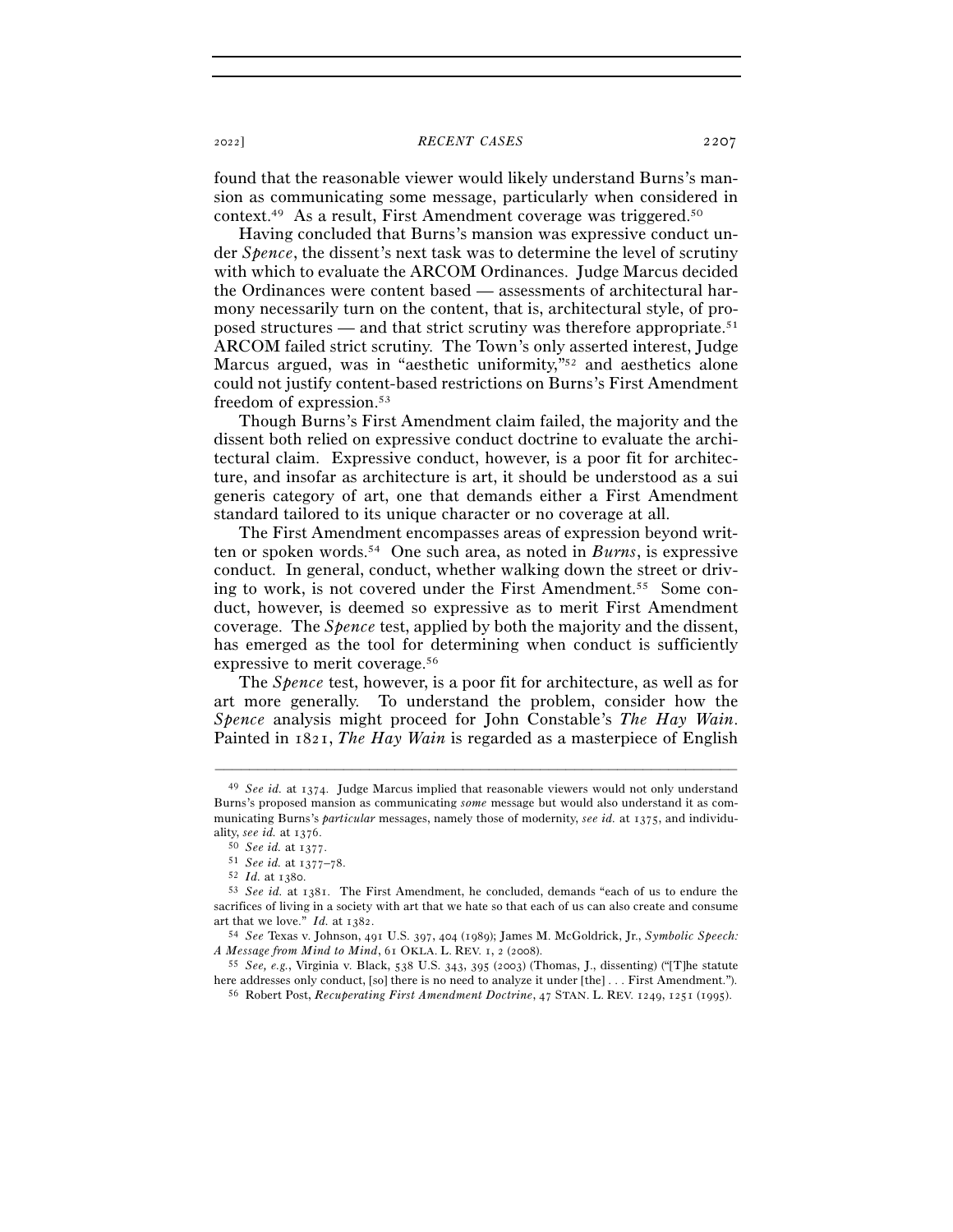landscape painting.57 It also, like Burns's proposed mansion, exists in an area of expression beyond written or spoken words. And so, the *Burns* opinions would suggest that *Spence* is applicable. The application of *Spence*, however, creates conceptual confusion and anomalous results. Regarding prong one, it is not clear that Constable had a subjective intent to communicate a particularized message. Some artists do (e.g., political cartoonists), but many do not, and it is unclear why intent to communicate a message should be dispositive in the context of art.58 Regarding prong two, it is even less clear that the reasonable viewer would be likely to understand *The Hay Wain* as communicating some message. Application of *Spence* thus creates an anomaly: *Spence* would plausibly deny First Amendment coverage for *The Hay Wain* and other artistic objects even though the Supreme Court has assured us that art is protected under the First Amendment.

Art *is* presumably protected under the First Amendment, but the Supreme Court has never explained how or to what extent.59 Instead, the Supreme Court has assumed, usually in passing, that art is "unquestionably"60 (and probably strongly) protected.61 Left unexplained is how to determine what constitutes "art." What is clear is that the *Spence* test, contrary to the dissent, is a poor candidate for evaluating whether something qualifies as "art." Neither prong seems to track the core attributes of art, whatever they may be.

Architecture is art. The dissent, as well as legal commentators, are almost certainly correct in that conclusion.62 If architecture is art, however, and art receives strong First Amendment protection, then the question becomes what structures qualify as architecture. Some have argued for a broad conception of architecture that would, for example, treat *all*

<sup>–––––––––––––––––––––––––––––––––––––––––––––––––––––––––––––</sup> 57 *See* JOHN CONSTABLE, MEMOIRS OF THE LIFE OF JOHN CONSTABLE i–ii (Charles Robert Leslie ed., Cambridge Univ. Press 2013) (<sup>1843</sup>). 58 *See* Mark Tushnet, *Art and the First Amendment*, 35 COLUM. J.L. & ARTS <sup>169</sup>, 187–91 (2012)

<sup>(</sup>discussing the inutility of intent when analyzing "art" under the First Amendment).

<sup>59</sup> *See* Marci A. Hamilton, *Art Speech*, 49 VAND. L. REV. 73, 77 (1996) ("While it is generally accepted that the First Amendment contemplates protection of art, the questions why and to what extent have not been satisfactorily answered to date."); *see also* Amy Adler, *Art's First Amendment Status: A Cultural History of the Masses*, 50 ARIZ. ST. L.J. 687, 710 (2018) (noting that the First Amendment status of art remains "surprisingly uncertain").<br>
<sup>60</sup> Hurley v. Irish-Am. Gay, Lesbian & Bisexual Grp. of Bos., 515 U.S. 557, 569 (1995).<br>
<sup>61</sup> Randall P. Bezanson, *Art and the Constitution*, 93 IOWA L. REV. 1

expression has been described as "near u[n]animous." Samuel E. Poole III, *Architectural Appearance Review Regulations and the First Amendment: The Good, the Bad, and the Consensus Ugly*, 19 URB. LAW. 287, 308 (1987); *see, e.g.*, John Nivala, *Constitutional Architecture: The First Amendment and the Single Family House*, 33 SAN DIEGO L. REV. 291, 310 (1996); Janet Elizabeth Haws, Comment, *Architecture As Art? Not in My Neocolonial Neighborhood: A Case for Providing First Amendment Protection to Expressive Residential Architecture*, 2005 BYU L. REV. 1625, 1627; Annette B. Kolis, Note, *Architectural Expression: Police Power and the First Amendment*, 16 URB. L. ANN. 273, 277–78 (1979).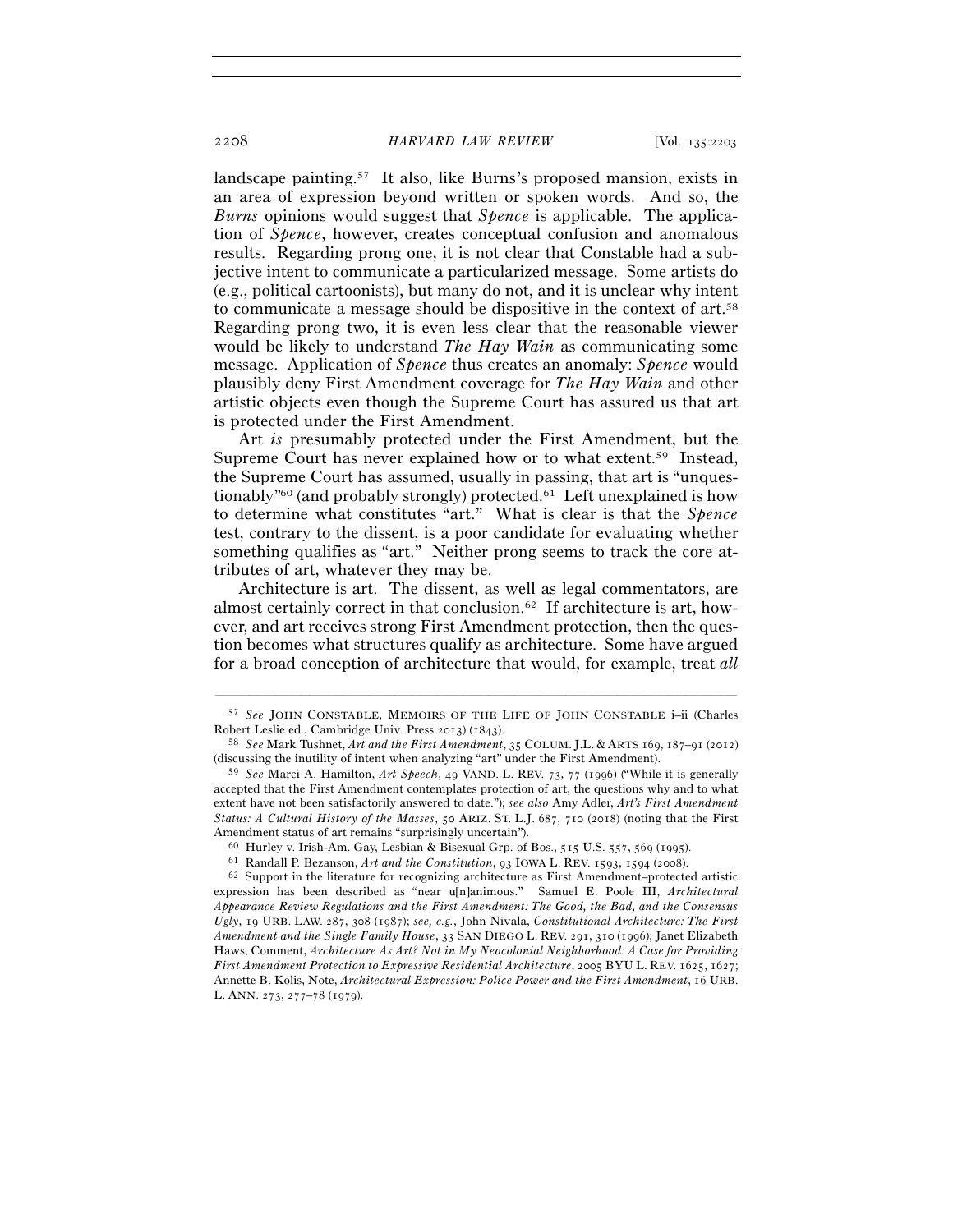<sup>2022</sup>] *RECENT CASES* 2209

single-family houses as fully protected First Amendment expression.<sup>63</sup> Others, including the dissent, find the broad view implausible  $-$  conceptually and pragmatically — and thus need some mechanism for distinguishing buildings (unprotected) from architecture (protected).64

The mechanisms adopted — expressive conduct or otherwise — have at least two additional shortcomings, apart from poor fit. First, they would involve the courts in line drawing between different styles. In *Burns*, for example, the dissent concluded that Burns's International Style mansion was art (perhaps universally but certainly in Palm Beach) while seeming to suggest that the surrounding Georgian and Regency mansions were not.65 Second, and more importantly, the practical effect of distinguishing some houses as buildings (unprotected) and others as architecture (protected) is to privilege those structures that are increasingly removed from the conventional house, which is presumably just a building (unprotected). In practice, the more bizarre, unusual, or un-house-like a house becomes, the more likely it would be to merit First Amendment protection. Both the dissent and legal commentators acknowledge as much, with some arguing that the protection of "iconoclastic" houses is the whole point.<sup>66</sup> The First Amendment, however, is not limited to the protection of iconoclasm and neither should the constitutional protections for architecture, whatever they may be.

Though architecture is art, architecture is distinctive among the arts. For this reason, even if a structure qualifies as "architecture," it should not receive the same heightened protection that presumably attaches to other arts. At minimum, any First Amendment standard should take into account at least three distinguishing features of architecture.67 First, architecture is functional, not incidentally but essentially. Commentators, including the dissent, often acknowledge architecture's functionality but counter that all art is functional; all art can be put to use.68 That argument confuses incidental attributes with essential ones.

<sup>–––––––––––––––––––––––––––––––––––––––––––––––––––––––––––––</sup> <sup>63</sup> Nivala, *supra* note 62, at 339 (arguing that all single-family houses are entitled to First Amendment protection and that the proper response to appalling architecture is to look away). 64 *See Burns*, 999 F.3d at 1363 (Marcus, J., dissenting) ("Holding that architecture is a form of

art . . . would not . . . subject all construction in the United States to the rigors of First Amendment scrutiny. . . . [N]ot . . . all buildings are art."). 65 *See id.* at 1376 ("Were every home in the neighborhood an example of the International Style,

my colleagues might be right [that Burns's mansion would not be covered]."). 66 *See, e.g.*, Haws, *supra* note 62, at 1647–48 (arguing that "iconoclastic, non-conforming" houses

<sup>&</sup>quot;should be protected" while conventional "tract housing, for instance," should not be); *see also Burns*, 999 F.3d at 1376 (Marcus, J., dissenting).<br><sup>67</sup> The following discussion draws on ROGER SCRUTON, THE AESTHETICS OF

ARCHITECTURE 4–17 (1979).<br><sup>68</sup> *See, e.g.*, Kolis, *supra* note 62, at 279–80 (arguing architecture's functionality is "irrelevant"

as books are accorded strong constitutional protection even if written for the functional "purpose of commercial profitability"); *Burns*, 999 F.3d at 1361 (Marcus, J., dissenting) ("[N]othing in . . . [aesthetic] theory . . . changes merely because a person spends the night in a building.").